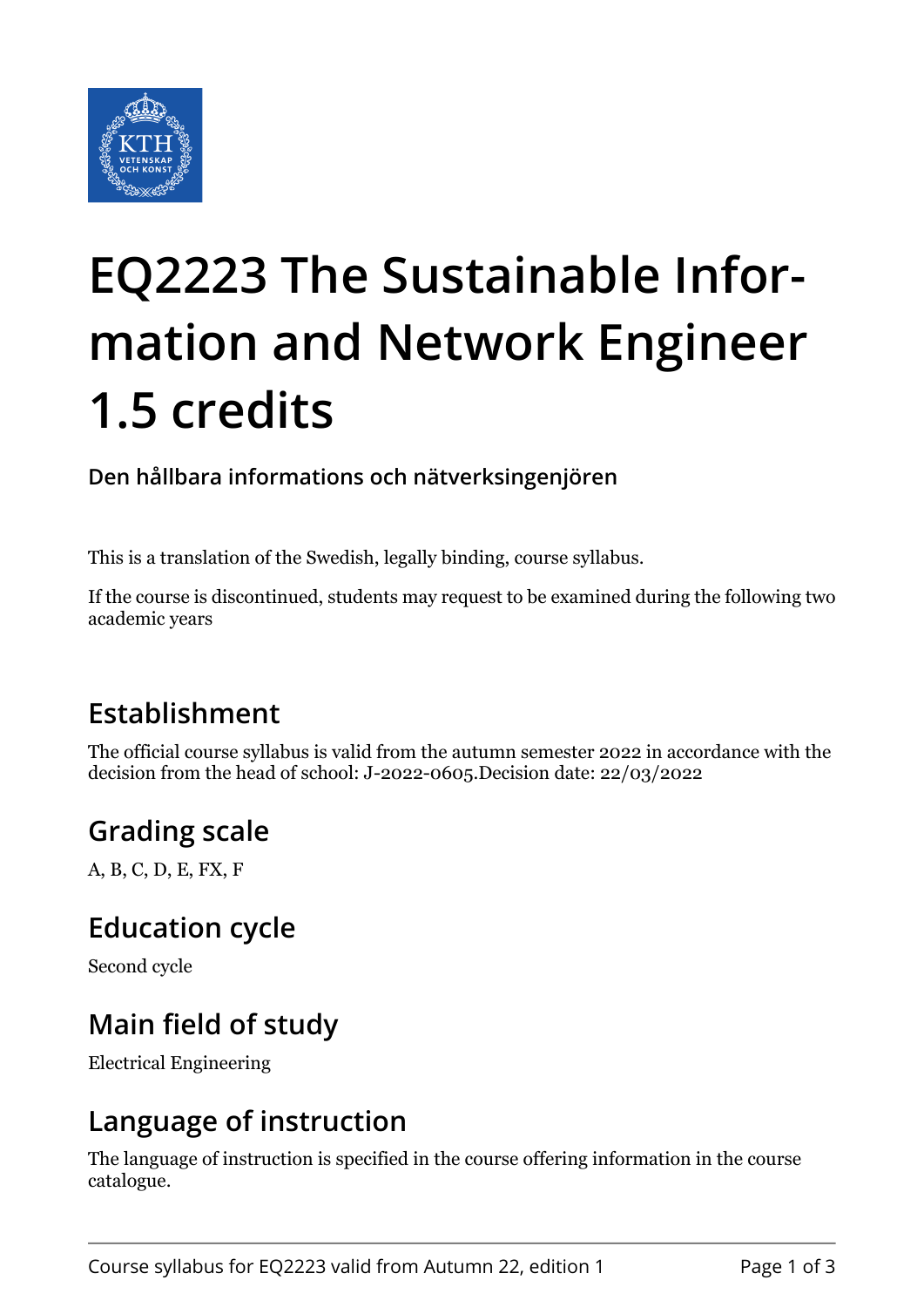## **Intended learning outcomes**

After passing the course, the student shall be able to

- discuss central questions linked to the importance of engineers in society

- discuss and analyse the role of the technology in society, especially information and network engineering, and its role to reach economically, socially and ecologically sustainable development

- discuss and analyse scientific, social and ethical aspects of research and development

- discuss and analyse human responsibility for how the technology is used including the connection to equal opportunities, equality and diversity as well as environment and working environment

- discuss and analyse challenges of working in an international environment such as cultural differences and questions regarding equality and inclusion

- discuss the above-mentioned subjects at a high level

- give arguments based on scientific results
- meet deadlines
- write short, clear arguing texts based on own analysis as well as given material

## **Course contents**

The course extends over one year, i.e., four periods. Each period includes different subjects. Main themes for the course are: the role of engineers and the technology in society, social and ethical aspects, the responsibility of people for how the technology is used, the international labour market, culture and communication.

## **Specific prerequisites**

Completed Degree of Bachelor (180 credits) or the equivalent academic qualifications. Documented skill in English equivalent to English B.

## **Examination**

• UPP1 - Assignments, 1.5 credits, grading scale: A, B, C, D, E, FX, F

Based on recommendation from KTH's coordinator for disabilities, the examiner will decide how to adapt an examination for students with documented disability.

The examiner may apply another examination format when re-examining individual students.